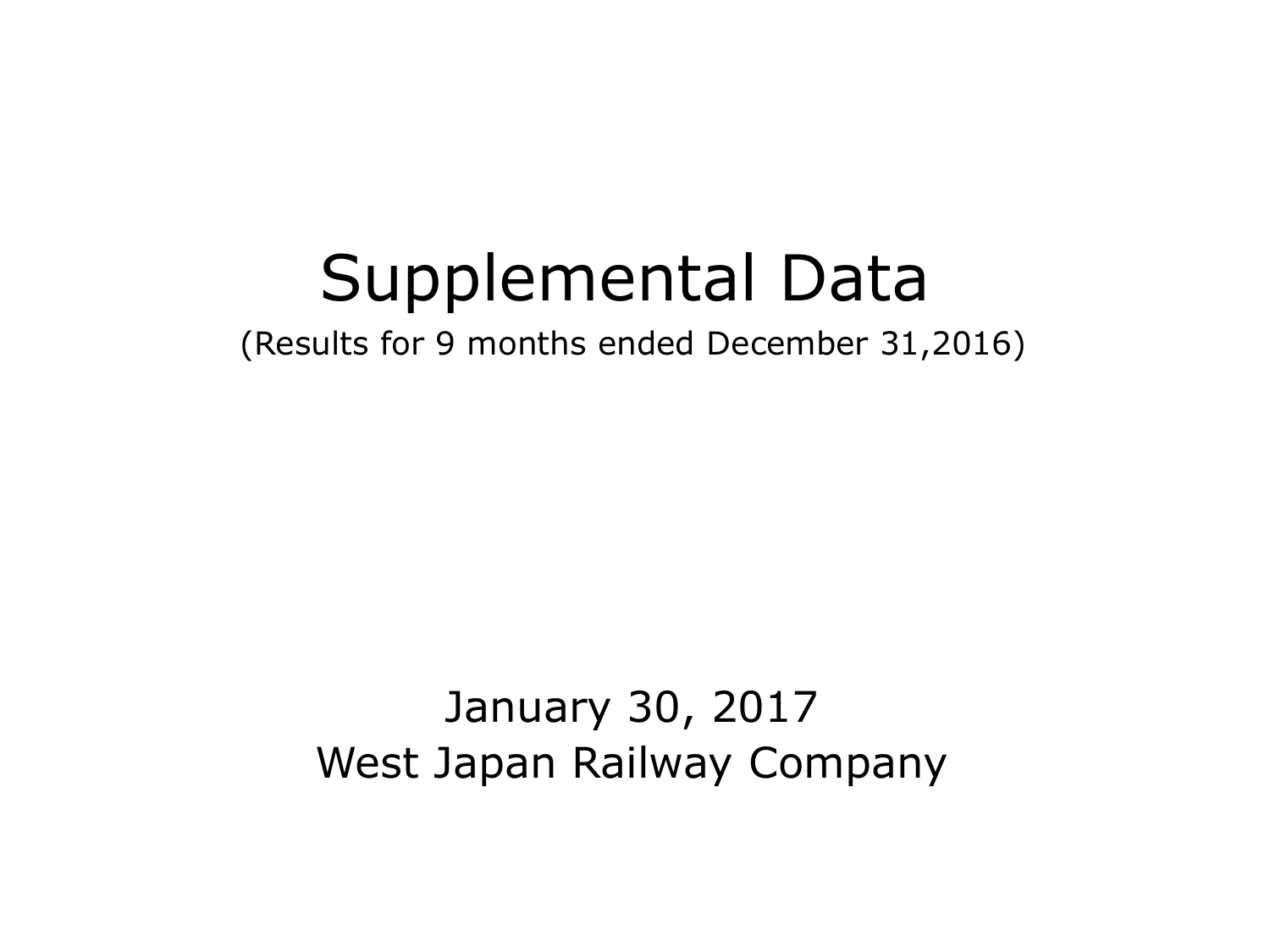¥Billions

|                                         | 9 months<br>ended | 9 months<br>ended | YoY                                      |         | <b>Results</b> | <b>Forecasts</b><br>FY2017.3 | YoY                     |         |
|-----------------------------------------|-------------------|-------------------|------------------------------------------|---------|----------------|------------------------------|-------------------------|---------|
|                                         | Dec 31, 2015      | Dec 31, 2016      | Increase/<br>$\frac{0}{0}$<br>(Decrease) |         | FY2016.3       | As of Jan 30*                | Increase/<br>(Decrease) | $\%$    |
|                                         | A                 | B                 | $B - A$                                  | $B/A-1$ | C              | D                            | $D-C$                   | $D/C-1$ |
| <b>【Consolidated】</b>                   |                   |                   |                                          |         |                |                              |                         |         |
| <b>Operating Revenues</b>               | 1,075.8           | 1,066.0           | (9.8)                                    | (0.9)   | 1,451.3        | 1,445.5                      | (5.8)                   | (0.4)   |
| Operating Income                        | 165.6             | 157.7             | (7.8)                                    | (4.7)   | 181.5          | 173.0                        | (8.5)                   | (4.7)   |
| <b>Recurring Profit</b>                 | 149.7             | 143.2             | (6.4)                                    | (4.3)   | 162.2          | 157.0                        | (5.2)                   | (3.2)   |
| Profit attributable to owners of parent | 97.8              | 92.5              | (5.2)                                    | (5.4)   | 85.8           | 102.5                        | 16.6                    | 19.4    |
| <b>[Non-Consolidated]</b>               |                   |                   |                                          |         |                |                              |                         |         |
| <b>Operating Revenues</b>               | 723.1             | 721.9             | (1.1)                                    | (0.2)   | 954.2          | 951.0                        | (3.2)                   | (0.3)   |
| <b>Transportation Revenues</b>          | 646.3             | 642.9             | (3.3)                                    | (0.5)   | 850.0          | 846.0                        | (4.0)                   | (0.5)   |
| <b>Operating Expenses</b>               | 589.8             | 592.7             | 2.9                                      | 0.5     | 817.0          | 817.5                        | 0.4                     | 0.1     |
| Personnel costs                         | 174.0             | 166.3             | (7.6)                                    | (4.4)   | 233.3          | 223.0                        | (10.3)                  | (4.4)   |
| Non personnel costs                     | 272.8             | 273.8             | 0.9                                      | 0.4     | 392.4          | 390.5                        | (1.9)                   | (0.5)   |
| Energy costs                            | 33.4              | 30.3              | (3.0)                                    | (9.2)   | 44.1           | 41.0                         | (3.1)                   | (7.1)   |
| Maintenance costs                       | 100.8             | 104.4             | 3.6                                      | 3.6     | 152.8          | 154.0                        | 1.1                     | 0.7     |
| Miscellaneous costs                     | 138.5             | 138.9             | 0.4                                      | 0.3     | 195.4          | 195.5                        | 0.0                     | $0.0\,$ |
| Depreciation                            | 96.7              | 101.3             | 4.6                                      | 4.8     | 132.3          | 138.5                        | 6.1                     | 4.7     |
| Operating Income                        | 133.3             | 129.1             | (4.1)                                    | (3.1)   | 137.2          | 133.5                        | (3.7)                   | (2.7)   |
| <b>Recurring Profit</b>                 | 116.3             | 113.4             | (2.8)                                    | (2.5)   | 116.7          | 116.5                        | (0.2)                   | (0.2)   |
| Net Income                              | 78.2              | 75.8              | (2.4)                                    | (3.1)   | 61.1           | 78.0                         | 16.8                    | 27.6    |

Note: Figures in bracket ( ) are negative values.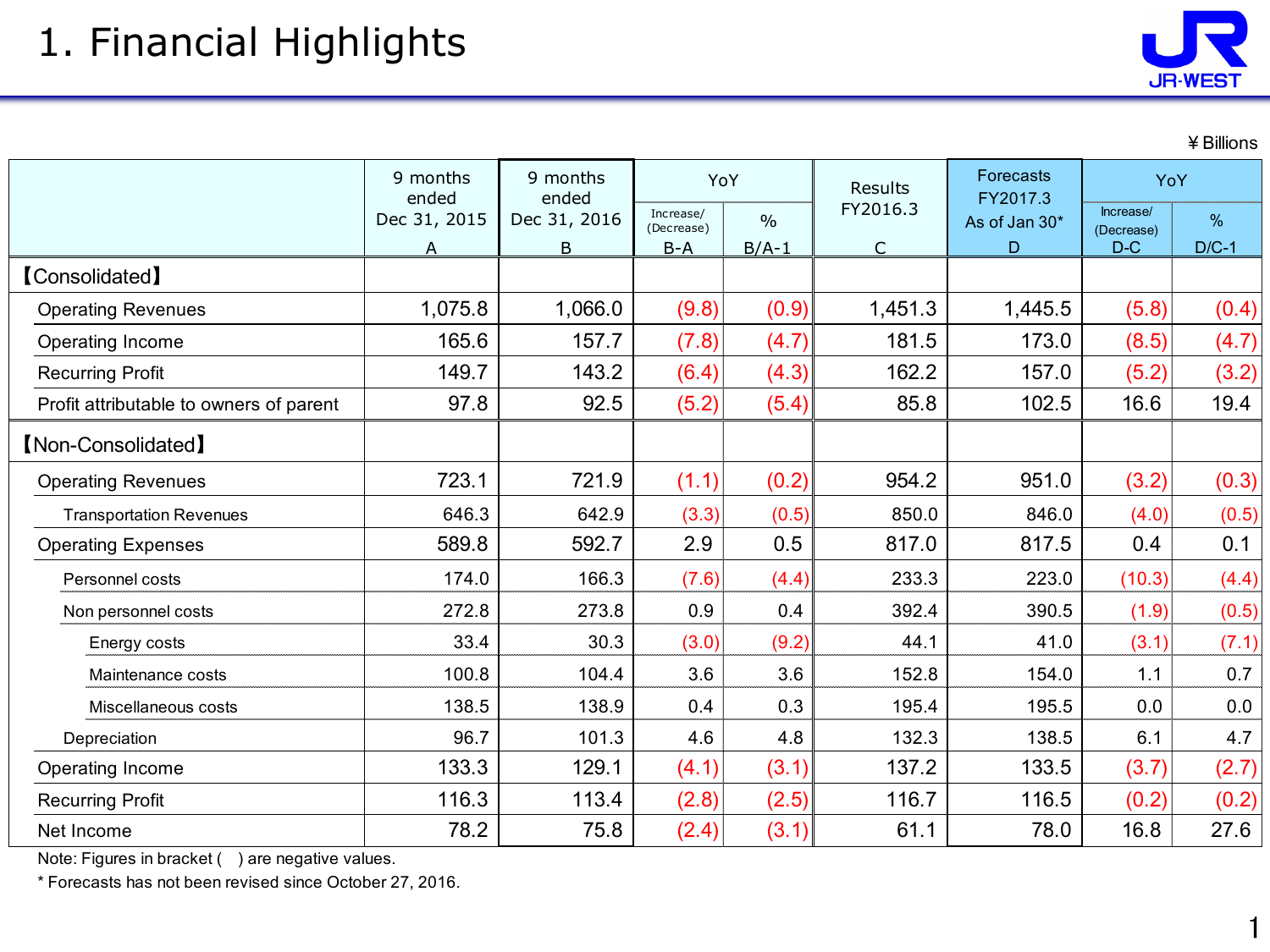# 2. Non-Consolidated Financial Results and Forecasts



¥Billions

|                                          | 9 months<br>ended | 9 months<br>ended | YoY                                      |         | Results      | Forecasts                 | YoY                     |         |
|------------------------------------------|-------------------|-------------------|------------------------------------------|---------|--------------|---------------------------|-------------------------|---------|
|                                          | Dec 31, 2015      | Dec 31, 2016      | Increase/<br>$\frac{0}{0}$<br>(Decrease) |         | FY2016.3     | FY2017.3<br>As of Jan 30* | Increase/<br>(Decrease) | %       |
|                                          | A                 | <sub>B</sub>      | $B-A$                                    | $B/A-1$ | $\mathsf{C}$ | D                         | $D-C$                   | $D/C-1$ |
| <b>Operating Revenues</b>                | 723.1             | 721.9             | (1.1)                                    | (0.2)   | 954.2        | 951.0                     | (3.2)                   | (0.3)   |
| Transportation revenues                  | 646.3             | 642.9             | (3.3)                                    | (0.5)   | 850.0        | 846.0                     | (4.0)                   | (0.5)   |
| Other                                    | 76.8              | 78.9              | 2.1                                      | 2.8     | 104.1        | 105.0                     | 0.8                     | 0.8     |
| <b>Operating Expenses</b>                | 589.8             | 592.7             | 2.9                                      | 0.5     | 817.0        | 817.5                     | 0.4                     | 0.1     |
| Personnel costs                          | 174.0             | 166.3             | (7.6)                                    | (4.4)   | 233.3        | 223.0                     | (10.3)                  | (4.4)   |
| Non personnel costs                      | 272.8             | 273.8             | 0.9                                      | 0.4     | 392.4        | 390.5                     | (1.9)                   | (0.5)   |
| Energy costs                             | 33.4              | 30.3              | (3.0)                                    | (9.2)   | 44.1         | 41.0                      | (3.1)                   | (7.1)   |
| Maintenance costs                        | 100.8             | 104.4             | 3.6                                      | 3.6     | 152.8        | 154.0                     | 1.1                     | 0.7     |
| Miscellaneous costs                      | 138.5             | 138.9             | 0.4                                      | 0.3     | 195.4        | 195.5                     | 0.0                     | 0.0     |
| Rental payments, etc.                    | 20.1              | 22.6              | 2.5                                      | 12.4    | 26.9         | 30.5                      | 3.5                     | 13.2    |
| Taxes                                    | 26.1              | 28.5              | 2.4                                      | 9.3     | 31.9         | 35.0                      | 3.0                     | 9.5     |
| Depreciation                             | 96.7              | 101.3             | 4.6                                      | 4.8     | 132.3        | 138.5                     | 6.1                     | 4.7     |
| Operating Income                         | 133.3             | 129.1             | (4.1)                                    | (3.1)   | 137.2        | 133.5                     | (3.7)                   | (2.7)   |
| Non-operating revenues and expenses, net | (16.9)            | (15.7)            | 1.2                                      | (7.5)   | (20.4)       | (17.0)                    | 3.4                     | (17.0)  |
| Non-operating revenues                   | 2.2               | 1.9               | (0.2)                                    |         | 6.3          | 6.5                       | 0.1                     |         |
| Non-operating expenses                   | 19.2              | 17.6              | (1.5)                                    |         | 26.8         | 23.5                      | (3.3)                   |         |
| <b>Recurring Profit</b>                  | 116.3             | 113.4             | (2.8)                                    | (2.5)   | 116.7        | 116.5                     | (0.2)                   | (0.2)   |
| Extraordinary profit and loss, net       | 0.3               | (3.6)             | (4.0)                                    |         | (15.5)       | (3.5)                     | 12.0                    |         |
| Extraordinary profit                     | 7.5               | 6.6               | (0.9)                                    |         | 19.5         |                           |                         |         |
| Extraordinary loss                       | 7.1               | 10.3              | 3.1                                      |         | 35.0         |                           |                         |         |
| Net Income                               | 78.2              | 75.8              | (2.4)                                    | (3.1)   | 61.1         | 78.0                      | 16.8                    | 27.6    |

Note: Figures in bracket ( ) are negative values.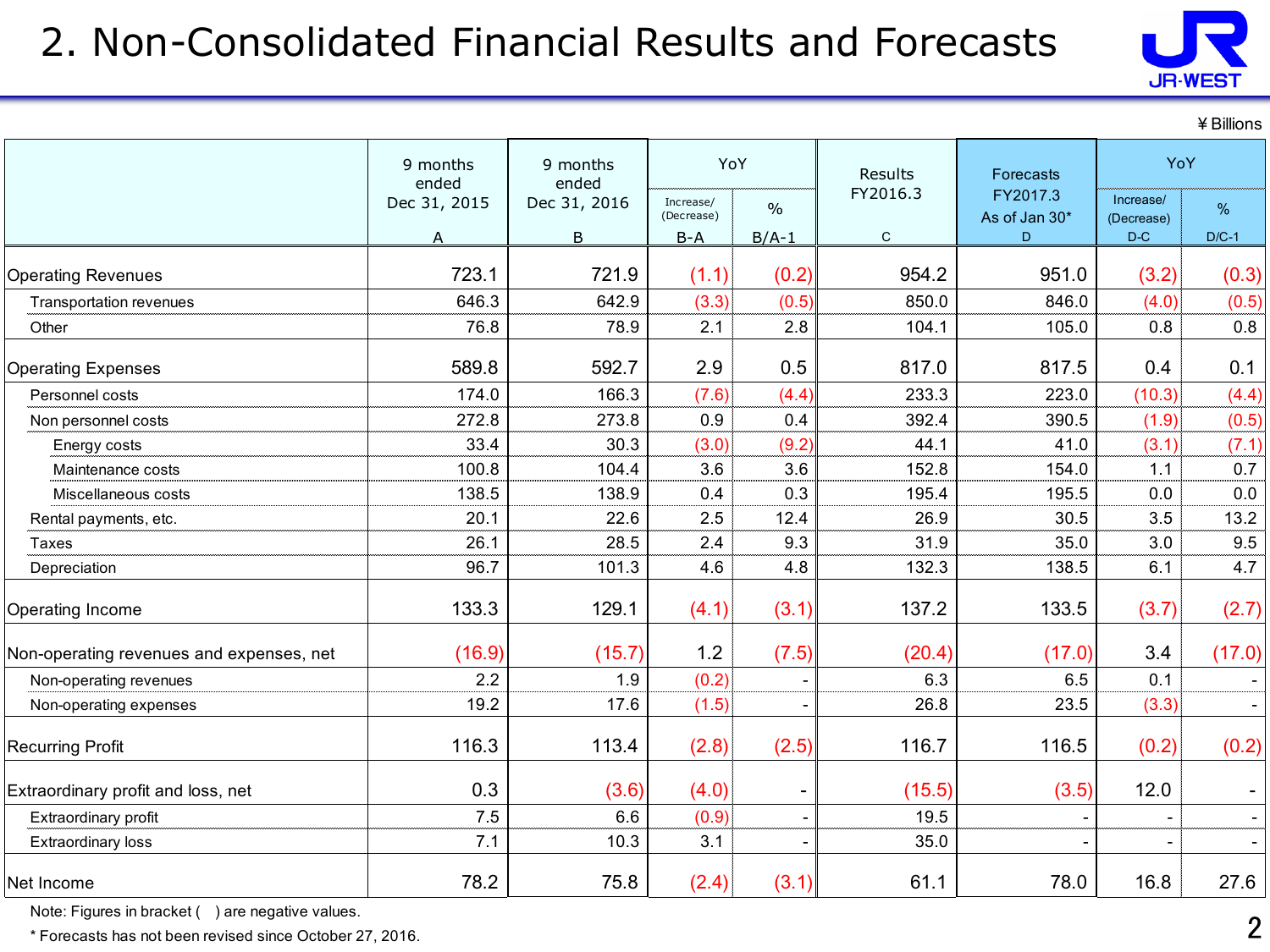

#### Transportation Revenues **Passenger-Kilometers** Passenger-Kilometers

|                                              |          | <b>Transportation Revenues</b>                          |                 |          |                                      |                    |          |                          | ¥ Billions     |          | Passenger-Kilometers                                    |                    | Millions of passenger-kilometers |                                      |                        |
|----------------------------------------------|----------|---------------------------------------------------------|-----------------|----------|--------------------------------------|--------------------|----------|--------------------------|----------------|----------|---------------------------------------------------------|--------------------|----------------------------------|--------------------------------------|------------------------|
|                                              |          | Results for 9 months ended Dec 31<br>$(4/1 \sim 12/31)$ |                 |          | 3 months (3Q)<br>$(10/1 \sim 12/31)$ |                    | FY2016.3 | FY2017.3<br>Forecasts    |                |          | Results for 9 months ended Dec 31<br>$(4/1 \sim 12/31)$ |                    |                                  | 3 months (30)<br>$(10/1 \sim 12/31)$ |                        |
|                                              | FY2016.3 | FY2017.3                                                | YoY             | FY2016.3 | FY2017.3                             | YoY                | Results  | As of<br>Jan 30*         | YoY            | FY2016.3 | FY2017.3                                                | YoY                | FY2016.3                         | FY2017.3                             | YoY                    |
| Total                                        | 646.3    | 642.9                                                   | (3.3)<br>(0.5%) | 218.6    | 220.0                                | 1.4<br>0.7%        | 850.0    | 846.0                    | (4.0)<br>(0.5% | 44,457   | 44,345                                                  | (112)<br>(0.3%     | 14,930                           | 15,063                               | 132<br>0.9%            |
| Shinkansen                                   | 334.5    | 330.1                                                   | (4.3)<br>(1.3%) | 113.9    | 115.0                                | 1.1<br>1.0%        | 437.2    | 432.2                    | (5.0)<br>(1.2% | 15,642   | 15,476                                                  | (166)<br>$(1.1\%)$ | 5,386                            | 5,472                                | 86<br>1.6%             |
| Commuter<br>Passes                           | 7.6      | 7.7                                                     | 0.1<br>1.3%     | 2.5      | 2.6                                  | 0.0<br>3.4%        | 10.1     | $\overline{\phantom{m}}$ |                | 605      | 618                                                     | 12<br>2.1%         | 196                              | 202                                  | 6<br>3.3%              |
| Non-Commuter<br>Passes                       | 326.9    | 322.4                                                   | (4.4)<br>(1.4%  | 111.4    | 112.4                                | 1.0<br>0.9%        | 427.1    | $\overline{\phantom{0}}$ |                | 15,036   | 14,857                                                  | (178)<br>$(1.2\%)$ | 5,189                            | 5,269                                | 79<br>1.5%             |
| <b>Conventional Lines</b>                    | 311.7    | 312.7                                                   | 1.0<br>0.3%     | 104.6    | 104.9                                | 0.3<br>0.3%        | 412.7    | 413.7                    | 1.0<br>0.2%    | 28,814   | 28,868                                                  | 53<br>0.2%         | 9,544                            | 9,591                                | 46<br>0.5%             |
| Commuter<br>Passes                           | 107.1    | 107.6                                                   | 0.4<br>0.4%     | 35.4     | 35.5                                 | 0.0<br>0.2%        | 141.0    | $\overline{\phantom{m}}$ |                | 17,414   | 17,440                                                  | 25<br>0.1%         | 5,667                            | 5,706                                | 39<br>0.7%             |
| Non-Commuter<br>Passes                       | 204.6    | 205.1                                                   | 0.5<br>0.3%     | 69.1     | 69.4                                 | 0.2<br>0.4%        | 271.7    | $\equiv$                 |                | 11,400   | 11.428                                                  | 28<br>0.2%         | 3.876                            | 3.884                                | $\overline{7}$<br>0.2% |
| Kansai Urban Area<br>(Kyoto-Osaka-Kobe Area) | 228.4    | 230.1                                                   | 1.6<br>0.7%     | 76.4     | 77.1                                 | 0.6<br>0.9%        | 302.2    | 303.5                    | 1.3<br>0.4%    | 22,443   | 22,528                                                  | 85<br>0.4%         | 7.426                            | 7,485                                | 59<br>0.8%             |
| Commuter<br>Passes                           | 87.7     | 88.3                                                    | 0.6<br>0.7%     | 29.0     | 29.2                                 | 0.1<br>0.6%        | 115.6    | $\overline{\phantom{m}}$ |                | 14,282   | 14,311                                                  | 28<br>0.2%         | 4,657                            | 4,695                                | 38<br>0.8%             |
| Non-Commuter<br>Passes                       | 140.7    | 141.7                                                   | 1.0<br>0.7%     | 47.4     | 47.9                                 | 0.4<br>1.0%        | 186.5    | $\overline{\phantom{m}}$ |                | 8,160    | 8,217                                                   | 56<br>0.7%         | 2,769                            | 2,790                                | 21<br>0.8%             |
| <b>Other Lines</b>                           | 83.3     | 82.6                                                    | (0.6)<br>(0.8%  | 28.1     | 27.8                                 | (0.2)<br>$(1.1\%)$ | 110.5    | 110.2                    | (0.3)<br>(0.3% | 6,371    | 6,339                                                   | (31)<br>(0.5%)     | 2,118                            | 2,105                                | (12)<br>(0.6%)         |
| Commuter<br>Passes                           | 19.4     | 19.2                                                    | (0.1)<br>(0.9%  | 6.4      | 6.3                                  | (0.0)<br>(1.5%)    | 25.3     | $\overline{\phantom{m}}$ |                | 3,131    | 3,128                                                   | (3)<br>(0.1%       | 1,010                            | 1,011                                | $\mathbf 0$<br>0.1%    |
| Non-Commuter<br>Passes                       | 63.8     | 63.4                                                    | (0.4)<br>(0.7%  | 21.7     | 21.5                                 | (0.1)<br>(0.9%     | 85.1     | $\overline{\phantom{m}}$ |                | 3,239    | 3,211                                                   | (28)<br>(0.9%      | 1.107                            | 1,094                                | (13)<br>(1.2%)         |

Note: Figures in bracket ( ) are negative values.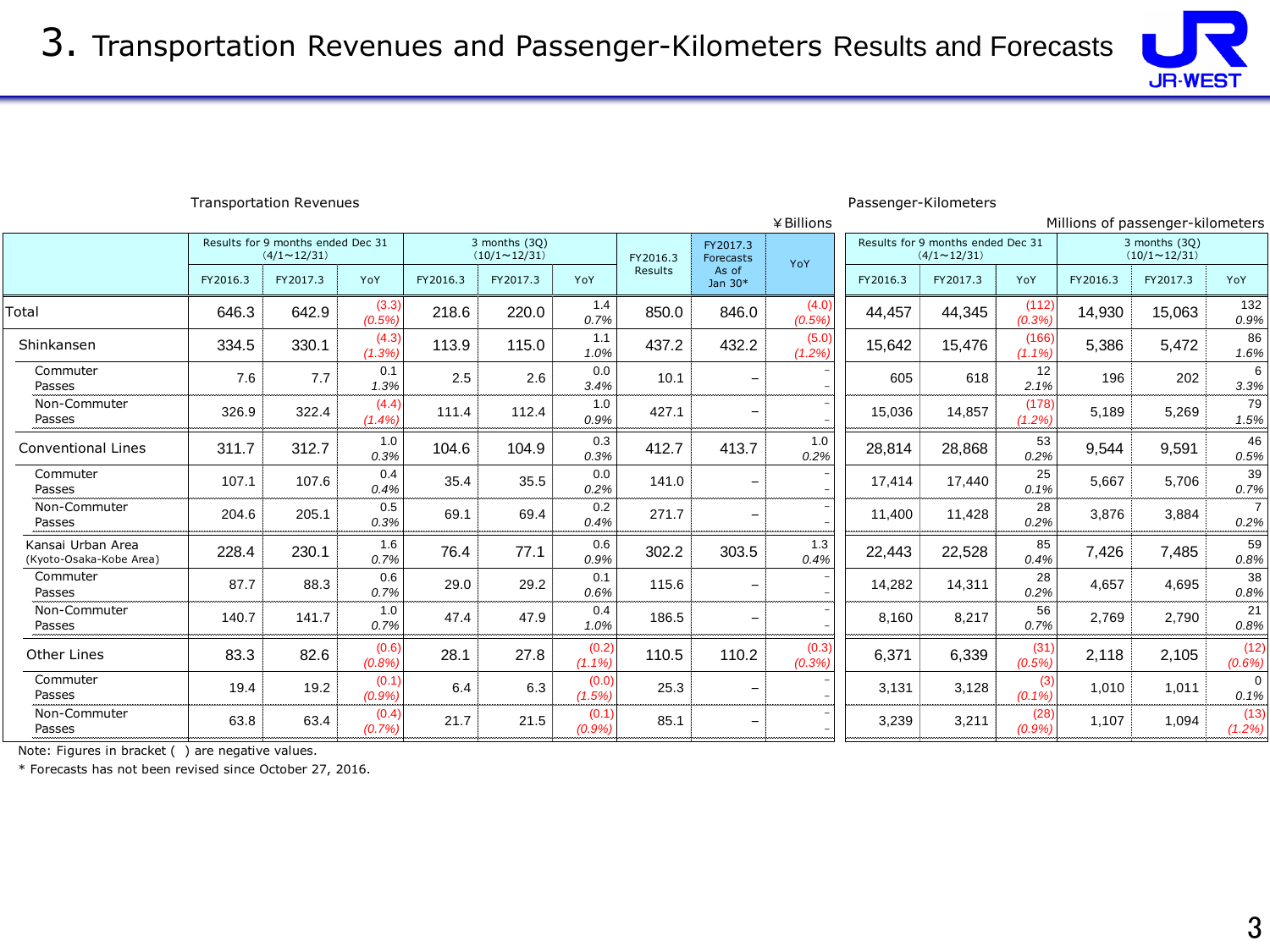

¥Billions

|                                          | 9 months<br>ended | 9 months<br>ended | YoY                            |                | <b>Results</b>          | Forecasts                      | YoY                                                       |                          |
|------------------------------------------|-------------------|-------------------|--------------------------------|----------------|-------------------------|--------------------------------|-----------------------------------------------------------|--------------------------|
|                                          | Dec 31, 2015<br>A | Dec 31, 2016<br>B | Increase/<br>(Decrease)<br>B-A | %<br>$B/A-1$   | FY2016.3<br>$\mathbf C$ | FY2017.3<br>As of Jan 30*<br>D | Increase/<br>(Decrease)<br>$\mathsf{D}\text{-}\mathsf{C}$ | %<br>$D/C-1$             |
| <b>Operating Revenues</b>                | 1,075.8           | 1,066.0           | (9.8)                          | (0.9)          | 1,451.3                 | 1,445.5                        | (5.8)                                                     | (0.4)                    |
| <b>Operating Expenses</b>                | 910.1             | 908.2             | (1.9)                          | (0.2)          | 1,269.7                 | 1,272.5                        | 2.7                                                       | 0.2                      |
| Operating Income                         | 165.6             | 157.7             | (7.8)                          | (4.7)          | 181.5                   | 173.0                          | (8.5)                                                     | (4.7)                    |
| Non-operating revenues and expenses, net | (15.9)            | (14.5)            | 1.3                            | (8.4)          | (19.2)                  | (16.0)                         | 3.2                                                       | (17.0)                   |
| Non-operating revenues                   | 3.4               | 3.4               | (0.0)                          |                | 7.8                     | 7.5                            | (0.3)                                                     |                          |
| Non-operating expenses                   | 19.4              | 18.0              | (1.4)                          |                | 27.1                    | 23.5                           | (3.6)                                                     | $\overline{\phantom{a}}$ |
| <b>Recurring Profit</b>                  | 149.7             | 143.2             | (6.4)                          | (4.3)          | 162.2                   | 157.0                          | (5.2)                                                     | (3.2)                    |
| Extraordinary profit and loss, net       | (0.2)             | (6.0)             | (5.8)                          | $\blacksquare$ | (17.1)                  | (5.0)                          | 12.1                                                      |                          |
| Extraordinary profit                     | 8.5               | 7.5               | (0.9)                          |                | 21.5                    | $\overline{\phantom{a}}$       |                                                           |                          |
| Extraordinary loss                       | 8.7               | 13.6              | 4.8                            |                | 38.6                    |                                |                                                           |                          |
| Profit attributable to owners of parent  | 97.8              | 92.5              | (5.2)                          | (5.4)          | 85.8                    | 102.5                          | 16.6                                                      | 19.4                     |
| Comprehensive Income                     | 101.5             | 93.2              | (8.2)                          | (8.1)          | 104.8                   | $\overline{\phantom{0}}$       |                                                           |                          |

Note: Figures in bracket () are negative values.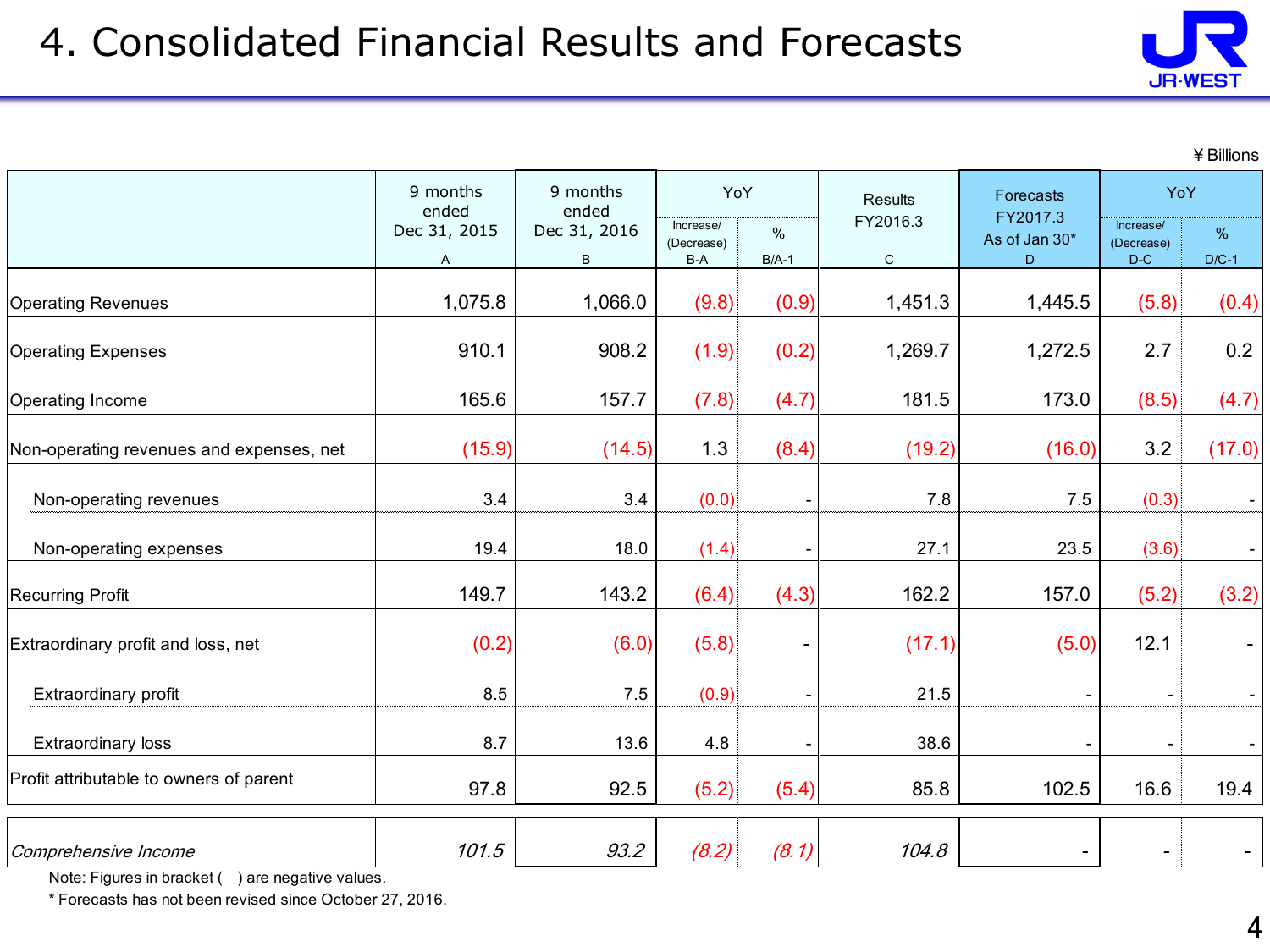### 5. Consolidated Financial Results and Forecasts (Segment Information)



¥Billions

|                                          | 9 months<br>ended | 9 months<br>ended | YoY               |         | Results      | <b>Forecasts</b><br>FY2017.3 |                     | YoY     |
|------------------------------------------|-------------------|-------------------|-------------------|---------|--------------|------------------------------|---------------------|---------|
|                                          | Dec 31, 2015      | Dec 31, 2016      | Increase/         | $\%$    | FY2016.3     | As of Jan 30 <sup>*1</sup>   | Increase/           | $\%$    |
|                                          | A                 | B                 | (Decrease)<br>B-A | $B/A-1$ | $\mathsf{C}$ | D                            | (Decrease)<br>$D-C$ | $D/C-1$ |
| Operating Revenues <sup>*2</sup>         | 1,075.8           | 1,066.0           | (9.8)             | (0.9)   | 1,451.3      | 1,445.5                      | (5.8)               | (0.4)   |
| Transportation                           | 704.2             | 701.5             | (2.6)             | (0.4)   | 928.7        | 924.2                        | (4.5)               | (0.5)   |
| Retail                                   | 174.4             | 175.9             | 1.4               | 0.8     | 232.0        | 235.8                        | 3.7                 | 1.6     |
| Sales of goods and food services         | 109.2             | 114.6             | 5.3               | 4.9     | 144.9        | 152.1                        | 7.1                 | 4.9     |
| <b>Department Stores</b>                 | 59.1              | 55.2              | (3.8)             | (6.6)   | 79.1         | 74.7                         | (4.4)               | (5.6)   |
| Real estate                              | 77.2              | 75.4              | (1.7)             | (2.3)   | 108.8        | 107.4                        | (1.4)               | (1.4)   |
| Shopping center                          | 43.3              | 45.8              | 2.4               | 5.6     | 57.8         | 60.9                         | 3.0                 | 5.2     |
|                                          | 32.5              | 28.2              | (4.2)             | (13.1)  | 49.2         | 44.7                         | (4.5)               | (9.3)   |
| Real estate lease and sale <sup>*4</sup> | [10.3]            | [5.1]             | $(5.2)$ ]         | (50.1)  | [19.5]       | [13.6]                       | $(5.8)$ ]           | (30.1)  |
| Other businesses                         | 119.8             | 113.0             | (6.8)             | (5.7)   | 181.5        | 178.1                        | (3.4)               | (1.9)   |
| Hotel                                    | 27.7              | 27.7              | 0.0               | 0.1     | 36.5         | 36.6                         | 0.0                 | 0.1     |
| Nippon Travel Agency                     | 30.1              | 30.1              | 0.0               | 0.1     | 41.6         | 42.8                         | 1.1                 | 2.8     |
| Operating Income <sup>*3</sup>           | 165.6             | 157.7             | (7.8)             | (4.7)   | 181.5        | 173.0                        | (8.5)               | (4.7)   |
| Transportation                           | 124.1             | 118.8             | (5.2)             | (4.2)   | 125.1        | 119.8                        | (5.3)               | (4.3)   |
| Retail                                   | 5.1               | 4.7               | (0.3)             | (6.5)   | 5.3          | 4.9                          | (0.4)               | (7.9)   |
| Sales of goods and food services         | 4.6               | 4.7               | 0.1               | 2.4     | 4.6          |                              |                     |         |
| Department stores                        | 0.2               | (0.2)             | (0.4)             |         | 0.3          |                              |                     |         |
| Real estate                              | 25.5              | 25.1              | (0.3)             | (1.5)   | 32.7         | 31.9                         | (0.8)               | (2.5)   |
| Shopping center                          | 7.3               | 8.2               | 0.8               | 11.3    | 9.3          |                              |                     |         |
| Real estate lease and sale               | 9.9               | 8.3               | (1.5)             | (16.0)  | 12.5         |                              |                     |         |
| Other businesses                         | 10.6              | 9.0               | (1.5)             | (14.9)  | 22.4         | 19.9                         | (2.5)               | (11.3)  |
| Hotel                                    | 2.6               | 2.5               | (0.1)             | (4.7)   | 2.7          |                              |                     |         |
| Nippon Travel Agency                     | (0.2)             | (0.6)             | (0.3)             |         | 0.4          |                              |                     |         |

Note: Figures in bracket () are negative values.

\*1 Forecasts has not been revised since October 27, 2016.

\*2 Operating revenues are the revenues from third parties ( = customers). The breakdowns of operating revenues by each segment are the sums of revenues of major subsidiaries.

\*3 The breakdowns of operating income by each segment are the sums of incomes of major subsidiaries before eliminating internal transactions.

\*4 Figures in bracket 【 】 are the sales of condominiums. (Included in Real estate lease and sale)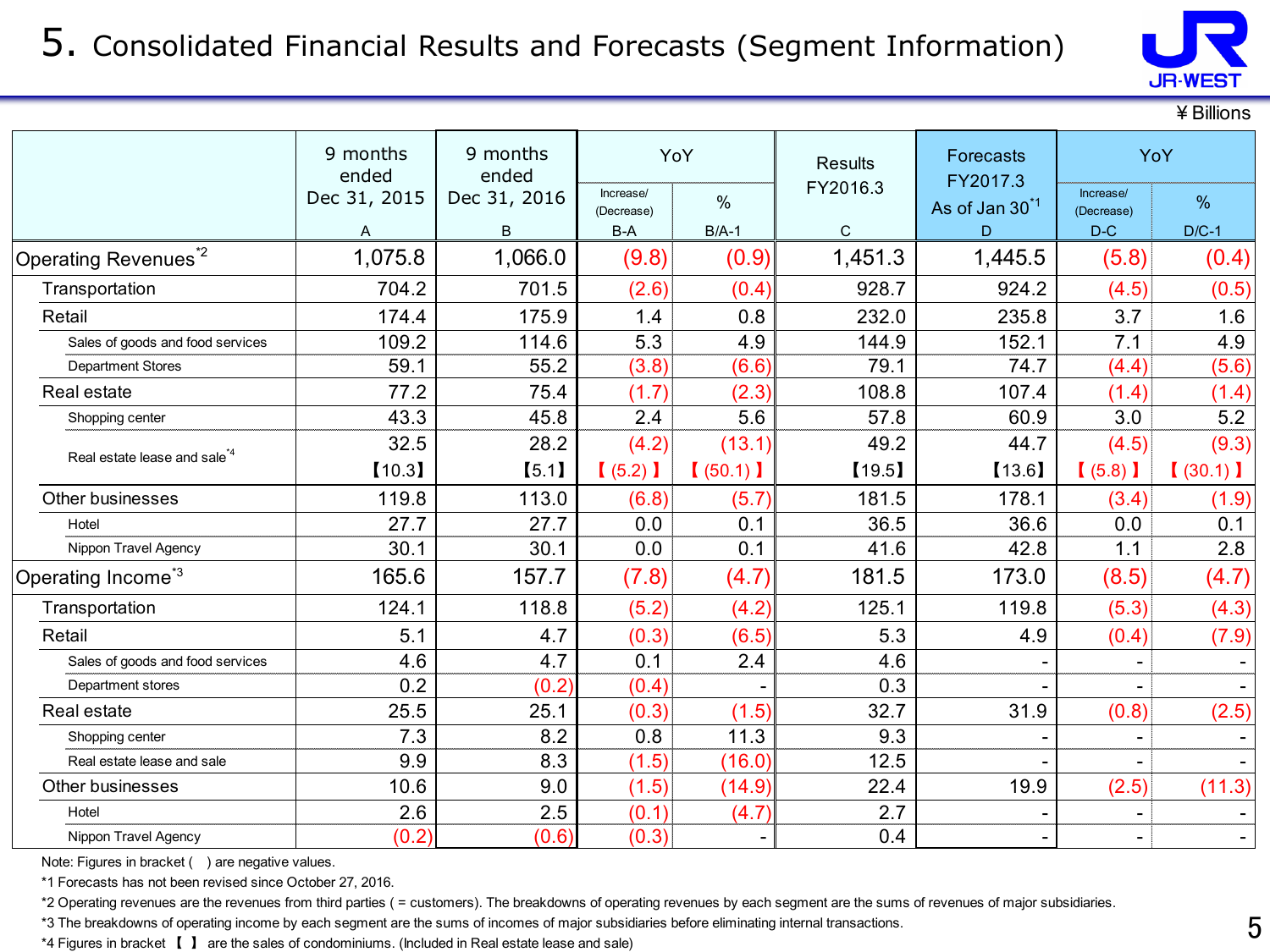

|                                                           | As of March 31,<br>2016 | As of Dec 31,<br>2016<br>B | <b>Difference</b><br>increase/<br>(decrease)<br>$B-A$ |
|-----------------------------------------------------------|-------------------------|----------------------------|-------------------------------------------------------|
| Assets                                                    | A<br>2,843.1            | 2,854.3                    | 11.1                                                  |
|                                                           |                         |                            |                                                       |
| Liabilities                                               | 1,916.8                 | 1,861.9                    | (54.8)                                                |
| Net assets                                                | 926.3                   | 992.4                      | 66.0                                                  |
| <b>Balance of Long-term Debt and Payables</b>             | 1,001.8                 | 1,031.2                    | 29.3                                                  |
| $\blacksquare$ Average interest rate ( % ) $\blacksquare$ | [2.25]                  | [2.05]                     | (0.20)                                                |
| <b>Shinkansen Purchase Liability</b>                      | 134.6                   | 119.8                      | (14.8)                                                |
| <b>[Average interest rate (%)</b> ]                       | [6.28]                  | [6.39]                     | [0.11]                                                |
| <b>Bonds</b>                                              | 494.9                   | 514.9                      | 20.0                                                  |
| $\blacksquare$ Average interest rate ( % ) $\blacksquare$ | [2.00]                  | [1.79]                     | (0.21)                                                |
| Equity ratio (%)                                          | 30.9                    | 33.0                       | 2.1                                                   |
| Net assets per share $(*)$                                | 4,534.29                | 4,869.09                   | 334.80                                                |

Note: Figures in bracket ( ) are negative values.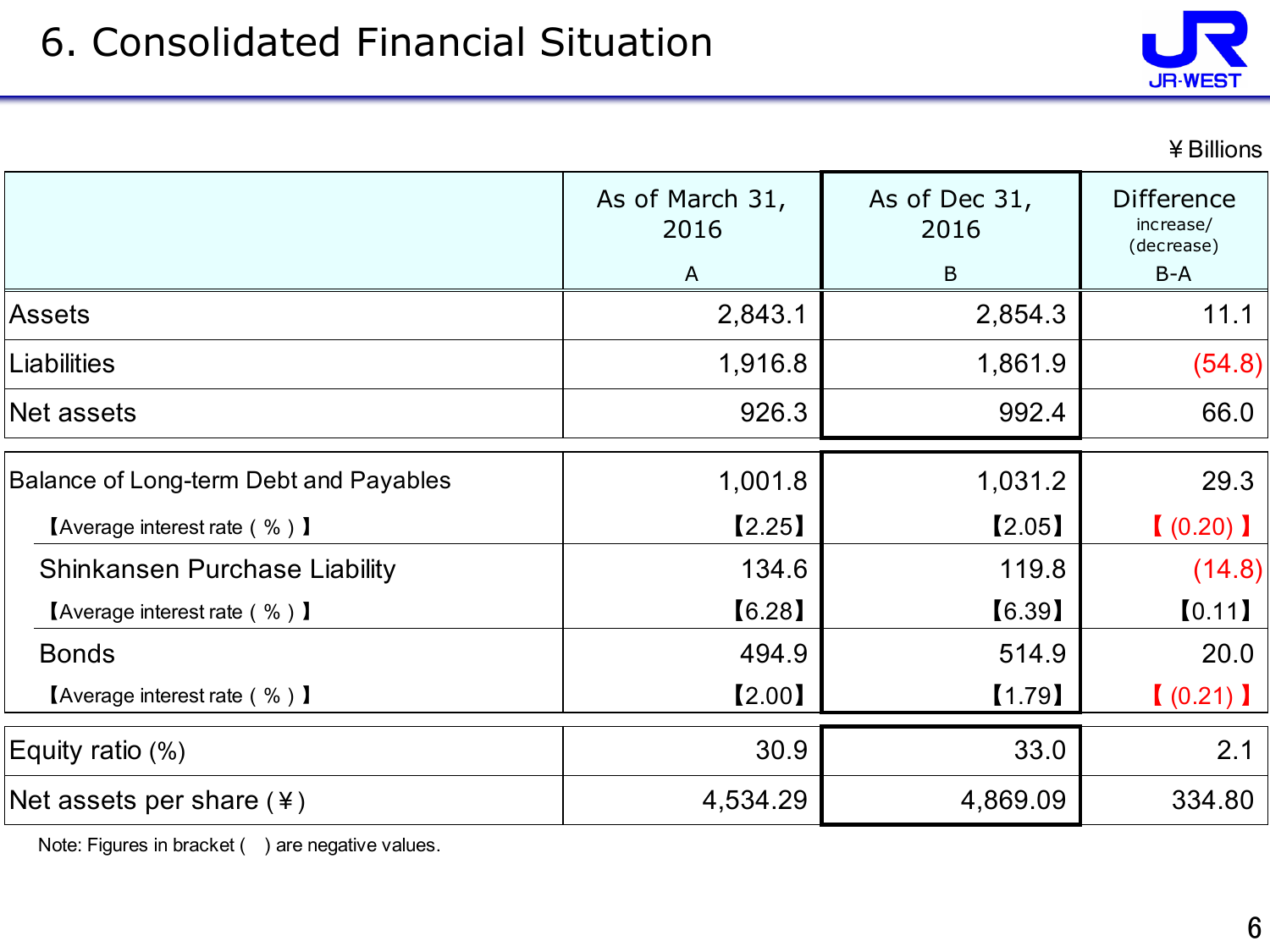

| Persons, ¥Billions                                         |                                |                                                              |       |                                             |  |  |  |  |  |  |
|------------------------------------------------------------|--------------------------------|--------------------------------------------------------------|-------|---------------------------------------------|--|--|--|--|--|--|
|                                                            | 9 months ended<br>Dec 31, 2015 | 9 months ended<br><b>Results</b><br>FY2016.3<br>Dec 31, 2016 |       | Forecasts<br>FY2017.3<br>As of Jan $30^{2}$ |  |  |  |  |  |  |
| ROA (%, Consolidated)                                      | 5.9                            | 5.5                                                          | 6.4   | 6.1                                         |  |  |  |  |  |  |
| ROE (%, Consolidated)                                      | 11.7                           | 10.2                                                         | 10.2  | 11.2                                        |  |  |  |  |  |  |
| EBITDA (Consolidated) <sup>*1</sup>                        | 280.1                          | 277.5                                                        | 338.1 | 337.0                                       |  |  |  |  |  |  |
| Depreciation (Consolidated)                                | 114.5                          | 119.7                                                        | 156.6 | 164.0                                       |  |  |  |  |  |  |
| <b>Capital Expenditure</b><br>(Consolidated, own fund)     | 131.2                          | 115.9                                                        | 233.1 | 193.0                                       |  |  |  |  |  |  |
| <b>Capital Expenditure</b><br>(Non-consolidated, own fund) | 112.9                          | 93.1                                                         | 198.7 | 163.0                                       |  |  |  |  |  |  |
| Safety-related capital expenditure                         | 70.9                           | 63.3                                                         | 126.0 | 104.5                                       |  |  |  |  |  |  |
| Dividends per share $(*)$                                  | 65                             | 70                                                           | 135   | 140                                         |  |  |  |  |  |  |
|                                                            |                                |                                                              |       |                                             |  |  |  |  |  |  |

|                                       | 9 months ended<br>Dec 31, 2015 |        |        | 9 months ended<br>Dec 31, 2016 | <b>Results</b> | FY2016.3 | Forecasts<br>FY2017.3<br>As of Jan $30^{2}$                                                                                           |        |
|---------------------------------------|--------------------------------|--------|--------|--------------------------------|----------------|----------|---------------------------------------------------------------------------------------------------------------------------------------|--------|
|                                       |                                |        |        |                                |                |          | Consolidated   Non-Consolidated   Consolidated   Non-Consolidated   Consolidated   Non-Consolidated   Consolidated   Non-Consolidated |        |
| No. of employees at the end of period | 47,724                         | 26,614 | 47,346 | 25,881                         | 47,456         | 26,555   |                                                                                                                                       |        |
| Financial income and expenses, net    | (17.7)                         | (17.0) | (16.5) | (15.9)                         | (23.3)         | (22.6)   | (21.8)                                                                                                                                | (21.1) |
| Interest and dividend income          | 0.6                            | 1.3    | 0.5    | 1.0                            | 0.7            | 1.5      | 0.6                                                                                                                                   | 1.1    |
| Interest expenses                     | 18.3                           | 18.3   | 17.0   | 17.0                           | 24.1           | 24.1     | 22.4                                                                                                                                  | 22.3   |

Note: Figures in bracket () are negative values.

\*1 EBITDA = Operating Income + Depreciation